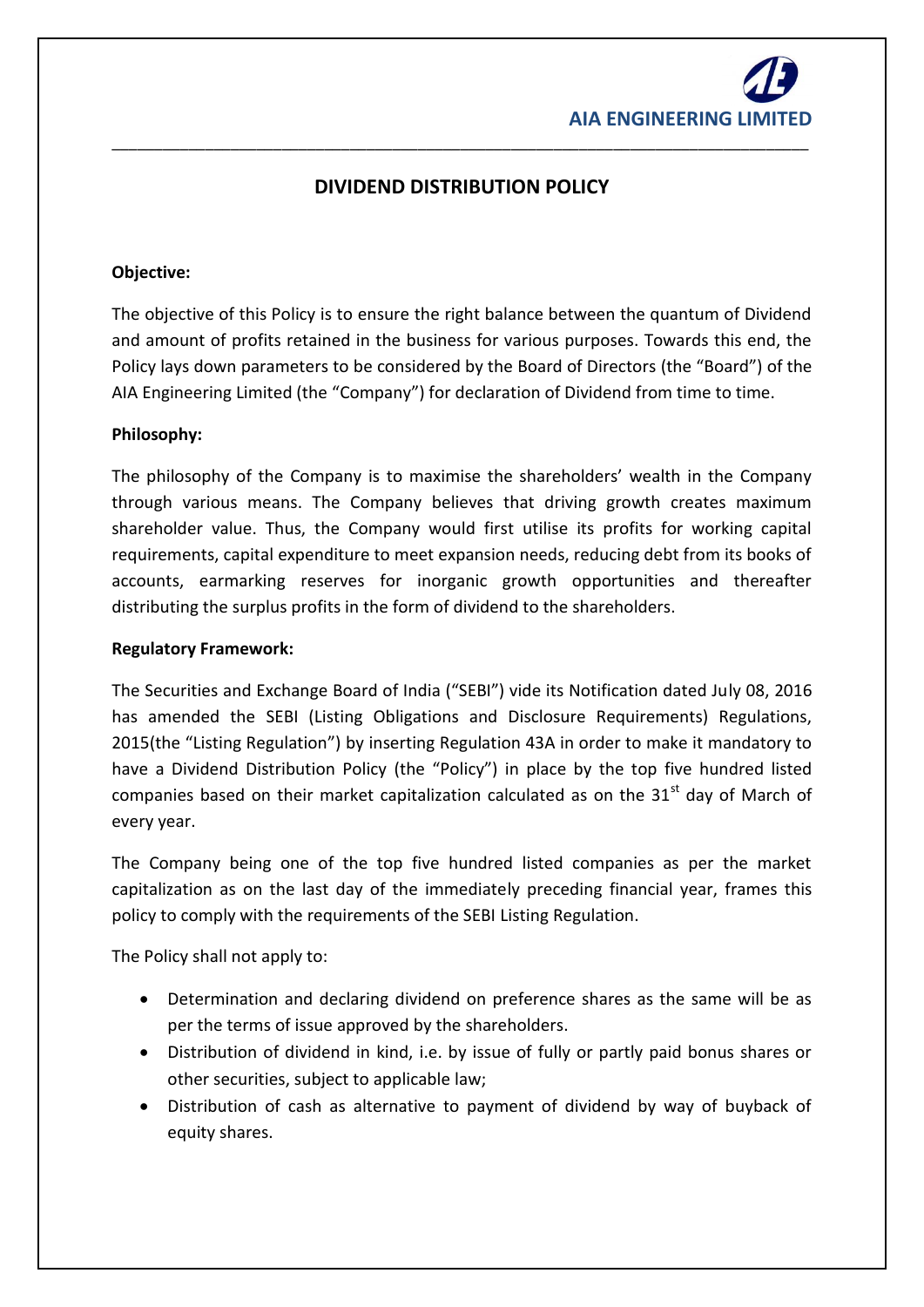## **GENERAL POLICY OF THE COMPANY AS REGARDS DIVIDEND:**

The general consideration of the Company for taking decisions with regard to dividend payout or retention of profits shall be as following:

\_\_\_\_\_\_\_\_\_\_\_\_\_\_\_\_\_\_\_\_\_\_\_\_\_\_\_\_\_\_\_\_\_\_\_\_\_\_\_\_\_\_\_\_\_\_\_\_\_\_\_\_\_\_\_\_\_\_\_\_\_\_\_\_\_\_\_\_\_\_\_\_\_\_\_\_\_\_\_\_\_\_

- 1. Subject to the considerations as provided in the Policy, the Board shall determine the dividend payout in a particular year after taking into consideration the operating and financial performance of the Company, the advice of Advisory Board and other relevant factors.
- 2. The Board may also, where appropriate, aim at distributing dividends in kind, subject to applicable law, in form of fully or partly paid shares or other securities.
- 3. Company's Dividend Policy is to distribute 10-25% of its consolidated net profit as dividend (including Dividend Distribution Tax).

# **A. CIRCUMSTANCES UNDER WHICH DIVIDEND PAYOUT MAY OR MAY NOT BE EXPECTED:**

The shareholders of the Company may not expect Dividend under the following circumstances:

- $\triangleright$  Whenever it undertakes or proposes to undertake a significant expansion project requiring higher allocation of capital;
- $\triangleright$  Significantly higher working capital requirements adversely impacting free cash flow;
- $\triangleright$  Whenever it undertakes any acquisitions or joint ventures requiring significant allocation of capital;
- $\triangleright$  Whenever it proposes to utilise surplus cash for buy-back of securities;

In the event of inadequacy of profits or whenever the Company has incurred losses.

# **B. PARAMETERS FOR DECLARATION OF DIVIDEND:**

In line with the philosophy stated above, the Board of the Company shall consider the following parameters for declaration of Dividend.

# **The Financial Parameters/Internal Factors:**

The Board of the Company would consider the following financial parameters before declaring or recommending dividend to shareholders:

- $\triangleright$  Consolidated net operating profit after tax;
- $\triangleright$  Working Capital requirements;
- $\triangleright$  Capital expenditure requirements;
- $\triangleright$  Resources required to fund acquisitions and/or new businesses
- $\triangleright$  Cash flow required to meet contingencies: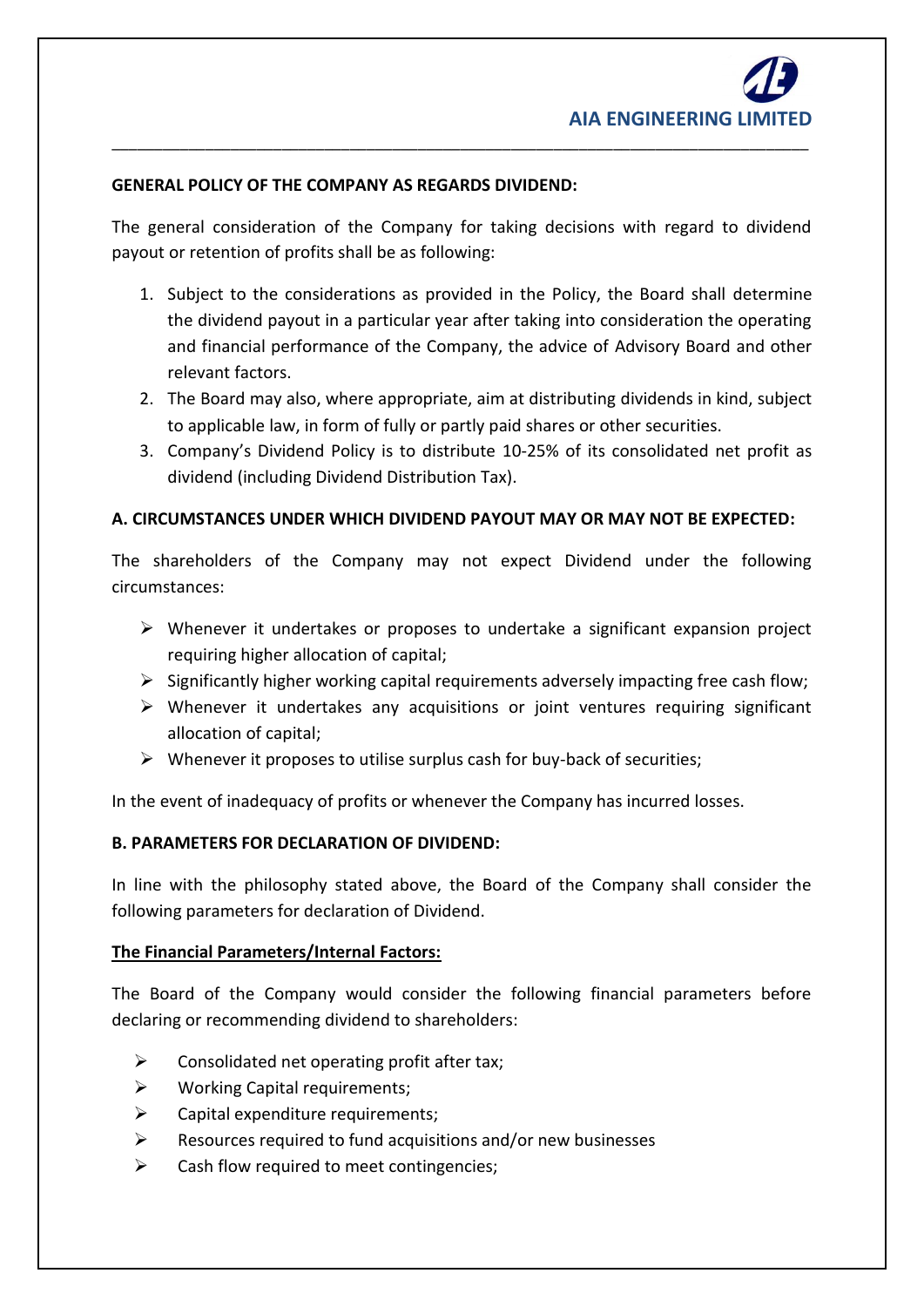

- $\triangleright$  Outstanding borrowings;
- $\triangleright$  Past Dividend Trends;
- $\triangleright$  Net sales of the Company;
- $\triangleright$  Return on invested capital; and
- $\triangleright$  Any other factor as deemed fit by the Board.

## **C. INTERNAL & EXTERNAL FACTORS TO BE CONSIDERED FOR DECLARATION OF DIVIDEND:**

\_\_\_\_\_\_\_\_\_\_\_\_\_\_\_\_\_\_\_\_\_\_\_\_\_\_\_\_\_\_\_\_\_\_\_\_\_\_\_\_\_\_\_\_\_\_\_\_\_\_\_\_\_\_\_\_\_\_\_\_\_\_\_\_\_\_\_\_\_\_\_\_\_\_\_\_\_\_\_\_\_\_

The Board of the Company would consider the following internal/external factors before declaring or recommending dividend to shareholders:

#### INTERNAL FACTORS

- $\triangleright$  Past performance/reputation of the Company
- $\triangleright$  Age of the Company and its product/market

## EXTERNAL FACTORS

- $\triangleright$  Prevailing legal requirements, regulatory conditions or restrictions laid down under the Applicable Laws including tax laws;
- $\triangleright$  Dividend pay-out ratios of companies in the same industry;
- $\triangleright$  Product/Market expansion plan;
- $\triangleright$  Macroeconomic conditions; and
- $\triangleright$  Expectations of major stakeholders including small shareholders.

# **D. MANNER OF UTILISATION OF RETAINED EARNINGS:**

The Board may retain its earnings in order to make better use of the available funds and increase the value of the stakeholders in the long run. The decision of utilisation of the retained earnings of the Company shall be based on the following factors:

- Market expansion plan;
- Product expansion plan;
- Increase in production capacity;
- Modernization plan;
- Diversification of business;
- Long term strategic plans;
- Replacement of capital assets;
- Where the cost of debt is expensive; and
- Other such criteria as the Board may deem fit from time to time.